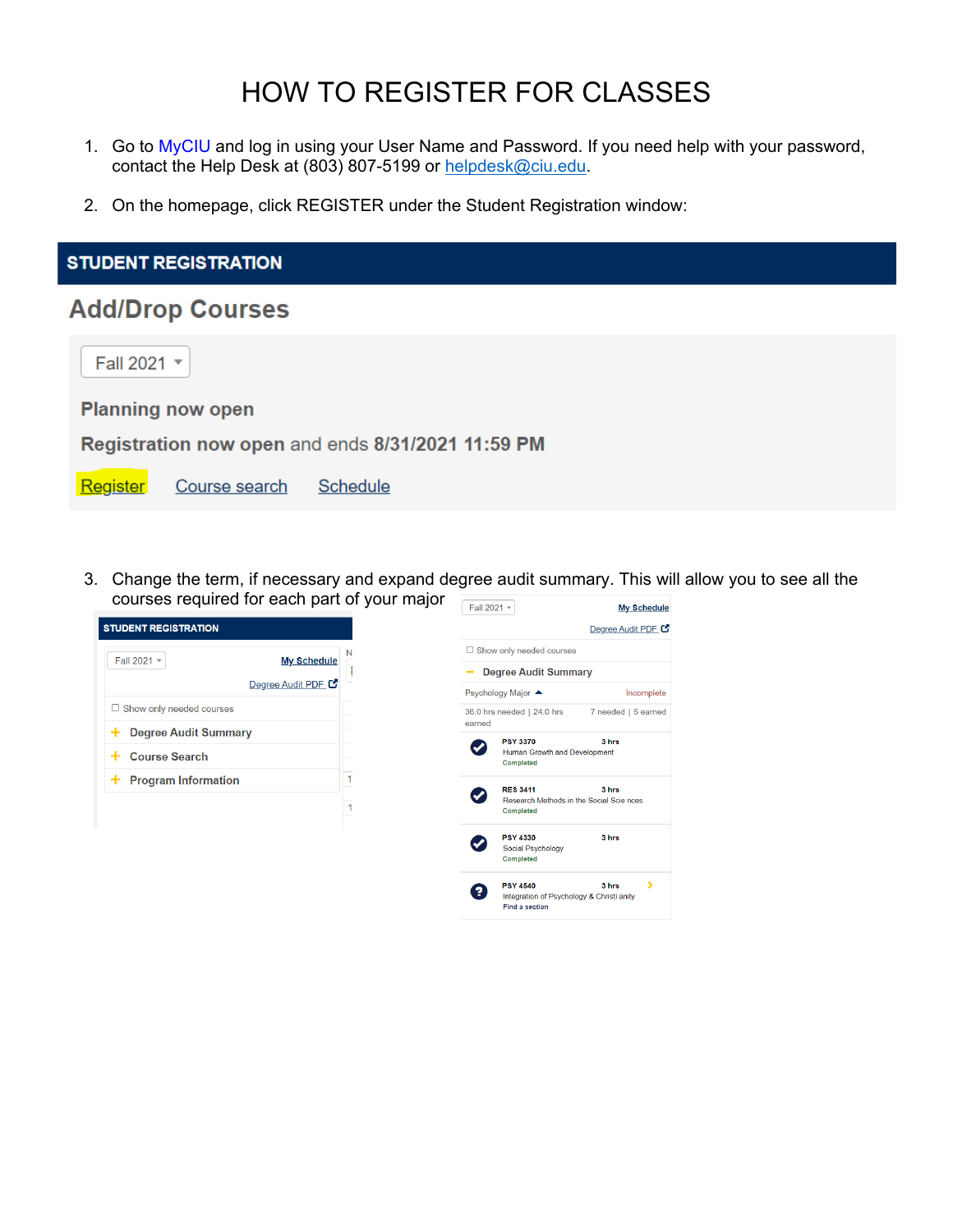4. After viewing your course requirements on degree audit summary, select which courses you would like to add to your schedule by clicking on the yellow arrow next to the course to expand it. Once you have done this, you will see a blue add button. Click this button to add the course to your schedule.

If there are multiple sections of the course, you will be able to select which section you would like to add.

| Fall 2021 -                     |                                                                                       | <b>My Schedule</b>  |                                                                                   |                    |
|---------------------------------|---------------------------------------------------------------------------------------|---------------------|-----------------------------------------------------------------------------------|--------------------|
|                                 |                                                                                       | Degree Audit PDF    |                                                                                   |                    |
| $\Box$ Show only needed courses |                                                                                       |                     | Fall 2021 v                                                                       | <b>My Schedule</b> |
|                                 | <b>Degree Audit Summary</b>                                                           |                     |                                                                                   |                    |
|                                 | Psychology Major ▲                                                                    | Incomplete          |                                                                                   | Degree Audit PDF   |
| earned                          | 36.0 hrs needed   24.0 hrs                                                            | 7 needed   5 earned | <b>PSY 4540</b>                                                                   | 3 hrs              |
|                                 | <b>PSY 3370</b><br>Human Growth and Development<br>Completed                          | 3 hrs               | К<br>Back                                                                         |                    |
|                                 | <b>RES 3411</b><br>Research Methods in the Social Scie nces<br>Completed              | 3 hrs               | PSY-4540--01<br>۰<br>Tue, Thu 1:30-2:45 PM                                        |                    |
|                                 | <b>PSY 4330</b><br><b>Social Psychology</b><br>Completed                              | 3 hrs               | Full-term Courses; 08/23/21 - 12/10/21<br>18 seats remaining<br>Tom M Vessey, Jr. |                    |
| 2                               | <b>PSY 4540</b><br>Integration of Psychology & Christi anity<br><b>Find a section</b> | 3 hrs<br>৲          |                                                                                   |                    |

5. Once all courses have been added to your schedule, click Registration Checkout.



Select all courses you wish to register for and click "Register"